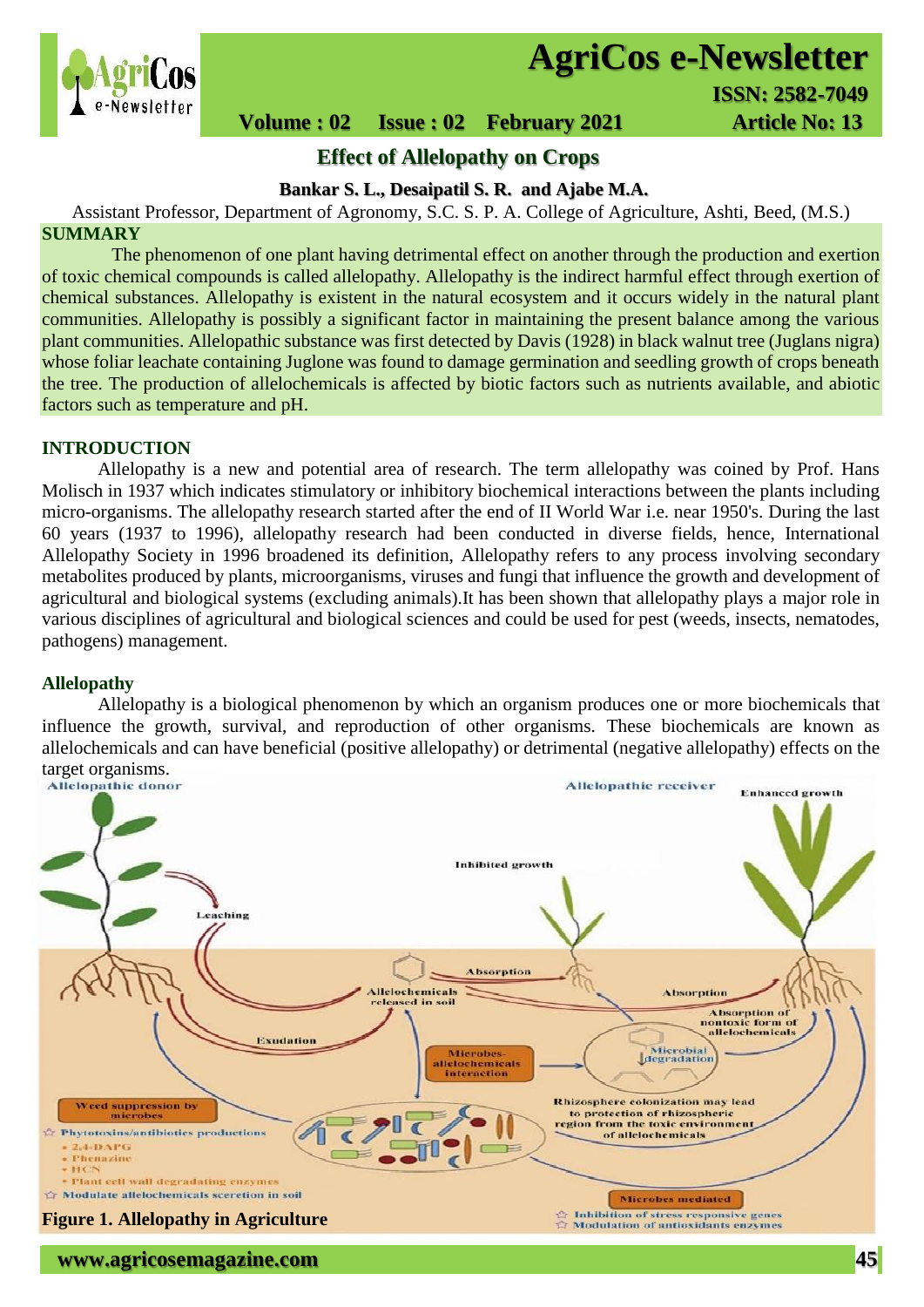Allelochemicals are a subset of secondary metabolites, which are not required for metabolism (i.e. growth, development and reproduction) of the allelopathic organism. *Parthenium* daughter plants exhibiting teletoxy to its parent plants is known as autotoxy. The word allelopathy is derived from Greek – allelo, meaning each other and patho, an expression of sufferance of disease. Allelopathy is characteristic of certain plants, algae, bacteria and fungi. Allelopathic interactions are an important factor in determining species distribution and abundance within plant communities, and are also thought to be important in the success of many invasive plants. Allelochemicals are found to be released to environment in appreciable quantities via root exudates, leaf leachates, roots and other degrading plant residues, which include a wide range of phenolic acids such as benzoic and cinnamic acids, alkaloids, terpenoids and others. These compounds are known to modify growth, development of plants, including germination and early seedling growth.

A schematic diagram showing the various roles of microbes in modulating the interaction of allelopathic donor-receiver species. Red arrows with double lines indicate the phenomenon of allelopathy, and blue arrows with single lines indicate the involvement of various microbial processes in reducing/enhancing allelopathic inhibition by soil microorganisms. This figure explains that beneficial rhizobacteria can minimize the phytotoxicity of the allelopathic donor toward the allelopathic receiver by using various rhizospheric processes such as rhizosphere colonization, biofilm formation, and degradation/transformation of toxic allelochemicals or modulation of the defense mechanism in receiver species by inducing the expression of stress responsive genes or the activity of antioxidant enzymes. Furthermore, microbes also can play an important role in the activation of allelochemicals, e.g., through the release of non-toxic glycosides followed by microbial degradation to release the active allelochemicals.

# **Allelochemicals are released in the form of:**

**1.Vapour (released from plants as vapour):** Some weeds release volatile compounds from their leaves. Plants belonging to labiateae, compositeae yield volatile substances.

**2.Leachates (from the foliage):** From *Eucalyptus* allelo chemicals are leached out as water toxins from the above ground parts by the action of rain, dew or fog.

**3.Exudates from roots:** Metabolites are released from *Cirsium arvense* roots in surrounding rhizosphere.



**Figure 2. Structures of some of the allelochemicals produced by plants.**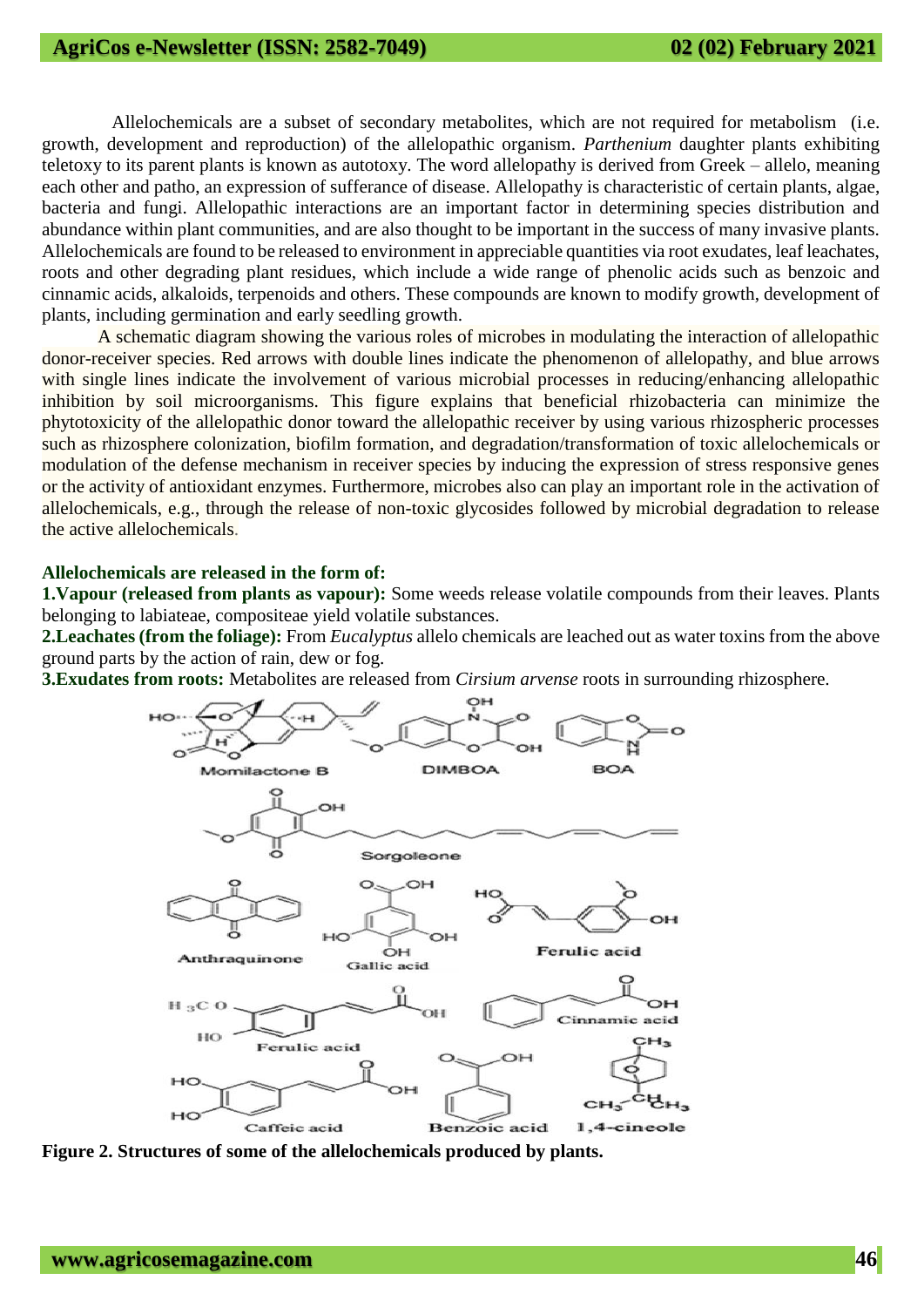Allelochemicals, which are non-nutritive substances mainly produced as plant secondary metabolites or decomposition products of microbes, are the active media of allelopathy. Allelochemicals consist of various chemical families and are classified into the following 14 categories based on chemical similarity: water-soluble organic acids, straight-chain alcohols, aliphatic aldehydes, and ketones; simple unsaturated lactones; long-chain fatty acids and polyacetylenes; benzoquinone, anthraquinone and complex quinones; simple phenols, benzoic acid and its derivatives; cinnamic acid and its derivatives; coumarin; flavonoids; tannins; terpenoids and steroids; amino acids and peptides; alkaloids and cyanohydrins; sulfide and glucosinolates; and purines and nucleosides. Plant growth regulators, including salicylic acid, gibberellic acid and ethylene, are also considered to be allelochemicals. The rapid progress of analysis technology in recent years has made it possible to isolate and identify even minute amounts of Allelochemicals and to perform sophisticated structural analyses of these molecules. The structures of some allelochemicals produced by plants are shown in Figure 2.

#### **Allelopathic effects of weeds on crop plants.**

- Root exudates of Canada thistle (*Cirsium sp.*) injured oat plants in the field.
- Root exudates of Euphorbia injured flax. But these compounds are identified as parahydroxy benzoic acid.

# **Maize**

- Leaves & inflorescence of *Parthenium sp.* affect the germination and seedling growth
- Tubers of *Cyperus esculentus* affect the dry matter production
- Ouack grass produced toxins through root, leaves and seeds interfered with uptake of nutrients by corn.

#### **Sorghum**

- Stem of *Solanum* affects germination and seedling growth
- Leaves and inflorescence of *Parthenium* affect germination and seedling growth Wheat
- Seeds of wild oat affect germination and early seedling growth
- Leaves of *Parthenium* affects general growth
- Tubers of *C. rotundus* affect dry matter production
- Green and dried leaves of *Argemone mexicana* affect germination & seedling growth Sunflower
- Seeds of *Datura* affect germination & growth

# **Effect of weed on another weed**

- Thatch grass (*Imperata cylindrica*) inhibited the emergence and growth of an annual broad leaf weed (*Borreria hispida*).
- Extract of leaf leachate of decaying leaves of *Polygonum* contains flavonoids which are toxic to germination, root and hypocotyls growth of weeds like *Amaranthus spinosus*
- Inhibitor secreted by decaying rhizomes of *Sorghum halepense* affect the growth of *Digitaria sanguinalis* and *Amaranthus sp*.
- In case of *Parthenium*, daughter plants have allelopathic effect on parent plant.
- This is called AUTOTOXY

#### **Effect of crop on weed**

- Root exudates of wheat, oats and peas suppressed *Chenopodium album*. It increased catalase and peroxidase activity of weeds and inhibited their growth.
- Cold water extract of wheat straw reduces growth of *Ipomea* & *Abutilon*.

#### **Stimulatory effect**

- Root exudates of corn promoted the germination of *Orbanchae* minor; and *Striga hermonthica*. Kinetin exuded by roots sorghum stimulated the germination of seeds of *stirga asisatica*.
- Strigol stimulant for witch weed was identified in root exudates from cotton.